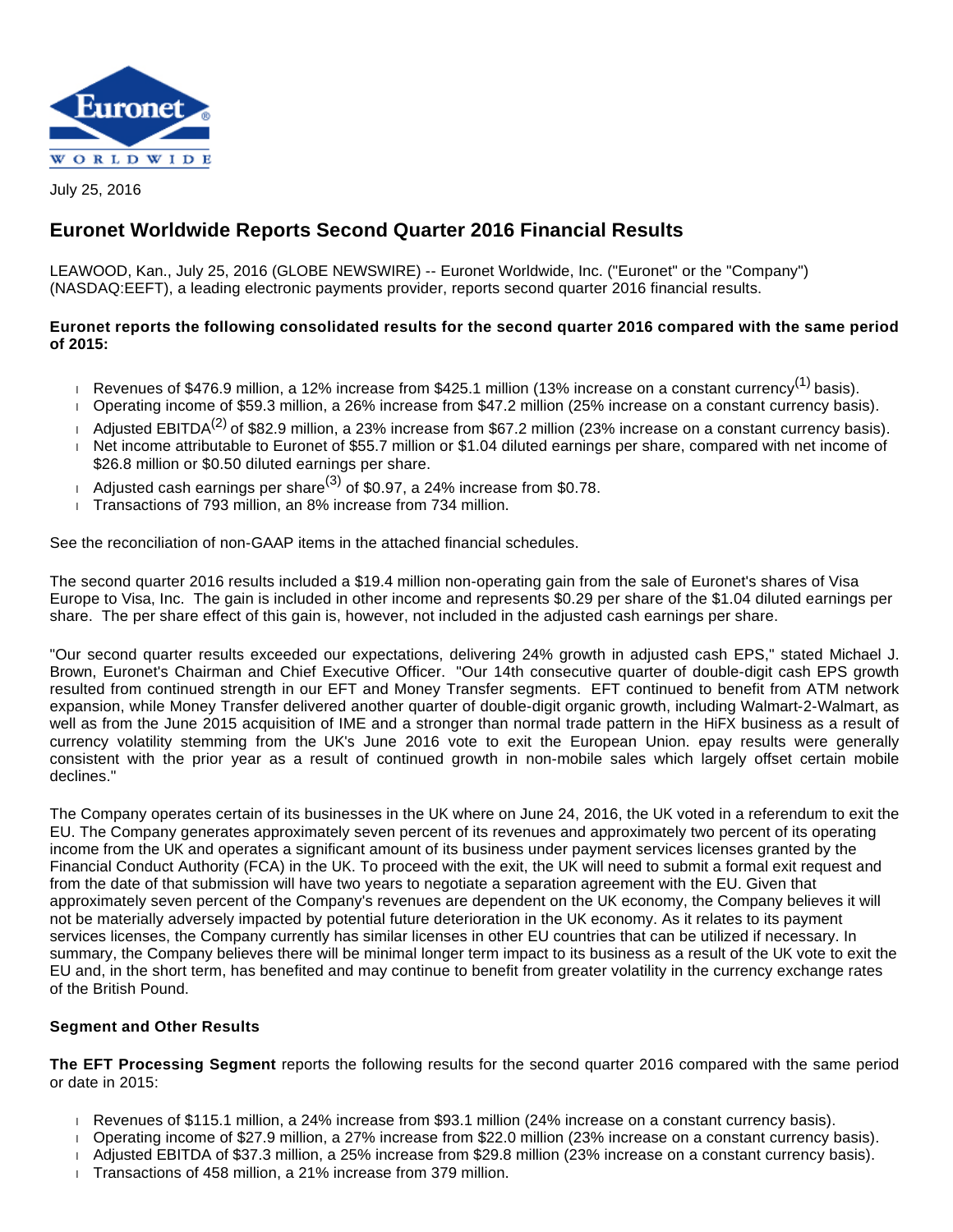Operated 25,912 ATMs as of June 30, 2016, an 18% increase from 21,980.

Constant currency revenue, operating income and adjusted EBITDA growth was the result of an 18% expansion of the ATM network and a 21% growth in transactions, primarily in Europe and India, including an increase in the number of value added transactions on both ATMs and point-of-sale terminals.

The year-over-year change in ATM count was due to the deployment of approximately 3,932 new ATMs across India and Europe. This increase includes approximately 2,600 ATMs from the previously mentioned low revenue and margin ATM driving contract in India, which were partially offset by the termination of approximately 1,000 previously mentioned lossgenerating ATMs in China. Excluding the low-margin India ATMs and the Chinese contract termination, ATMs would have grown 11% on a year-over-year basis.

**The epay Segment** reports the following results for the second quarter 2016 compared with the same period or date in 2015:

- Revenues of \$160.7 million, a 4% decrease from \$166.7 million (3% decrease on a constant currency basis).
- Operating income of \$16.0 million, a 1% decrease from \$16.2 million (1% decrease on a constant currency basis).
- Adjusted EBITDA of \$18.6 million, a 1% decrease from \$18.8 million (No change on a constant currency basis).
- Transactions of 314 million, a 7% decrease from 338 million.
- Point-of-sale ("POS") terminals of approximately 657,000 as of June 30, 2016, a 3% decrease from approximately 676,000 as of June 30, 2015.
- Retailer locations of approximately 303,000 as of June 30, 2016, a 2% decrease from approximately 308,000.

epay constant currency revenue, operating income and adjusted EBITDA declines were primarily the result of certain mobile transaction declines, largely offset by increased sales of non-mobile products and effective expense management.

The decline in transactions was largely driven by declines in India, North America, Brazil and the UK, partially offset by growth in Poland, Australia, Italy and New Zealand. Transactions declined at a faster rate than revenues due to the loss of a large volume of low-value transactions in India.

**The Money Transfer Segment** reports the following results for the second quarter 2016 compared with the same period or date in 2015:

- Revenues of \$201.5 million, a 22% increase from \$165.7 million (23% increase on a constant currency basis).
- Operating income of \$25.9 million, a 46% increase from \$17.8 million (47% increase on a constant currency basis).
- Adjusted EBITDA of \$33.3 million, a 40% increase from \$23.8 million (42% increase on a constant currency basis).
- Total transactions of 20.5 million, a 24% increase from 16.5 million.
- Network locations of approximately  $316,000$  as of June 30, 2016, a 16% increase from approximately 272,000.

Money Transfer constant currency revenue, operating income, adjusted EBITDA and transaction growth was driven by an increase in Ria's organic business, including double-digit transaction growth in Europe, Asia Pacific, the U.S. and Walmart-2-Walmart, as well as the full-quarter benefit from the June 2015 acquisition of IME. The Money Transfer results also include a benefit from volatility stemming from the Brexit vote, which resulted in approximately a three cent benefit to the Company's adjusted cash earnings per share.

Money transfers grew 27% and non-transfer transactions, such as currency exchange transactions, grew 3%, resulting in total transaction growth of 24%.

**Corporate and Other** reports \$10.5 million of expense for the second quarter 2016 compared with \$8.8 million for the second quarter 2015. The increase in Corporate expense is largely from higher short- and long-term compensation expense related to improved Company performance.

## **Balance Sheet and Financial Position**

Unrestricted cash on hand was \$680.1 million as of June 30, 2016, compared to \$548.5 million as of March 31, 2016. Cash increased primarily as a result of revolver borrowings to fund ATM cash fills, cash flows generated from operations, and the Visa Europe gain, partially offset by cash paid for capital expenditures and the timing of settlements in the Money Transfer, EFT and epay segments.

Total indebtedness was \$623.9 million as of June 30, 2016, compared to \$497.8 million as of March 31, 2016. Debt increased primarily from revolver borrowings to fund ATM cash fills.

#### **Guidance**

The Company currently expects adjusted cash earnings per share for the third quarter 2016, assuming foreign currency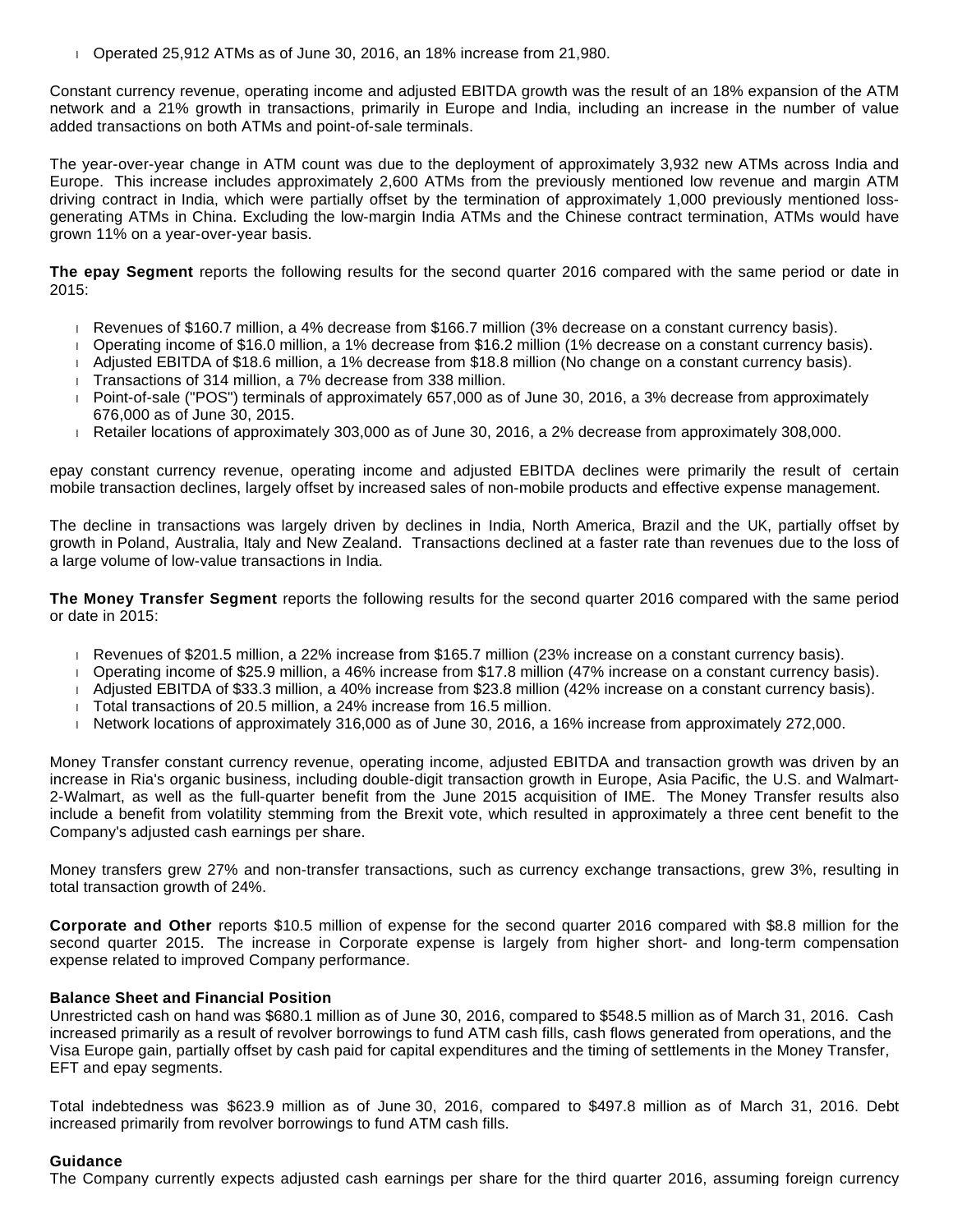exchange rates remain stable through the end of the quarter, to be approximately \$1.34.

#### **Non-GAAP Measures**

In addition to the results presented in accordance with U.S. GAAP, the Company presents non-GAAP financial measures, such as constant currency financial measures, adjusted operating income, adjusted EBITDA and adjusted cash earnings per share. These measures should be used in addition to, and not a substitute for, revenues, net income, operating income and earnings per share computed in accordance with U.S. GAAP. We believe that these non-GAAP measures provide useful information to investors regarding the Company's performance and overall results of operations. These non-GAAP measures are also an integral part of the Company's internal reporting and performance assessment for executives and senior management. The non-GAAP measures used by the Company may not be comparable to similarly titled non-GAAP measures used by other companies. The attached schedules provide a full reconciliation of these non-GAAP financial measures to their most directly comparable U.S. GAAP financial measure.

The Company does not provide a reconciliation of its forward-looking non-GAAP measures to GAAP due to the inherent difficulty in forecasting and quantifying certain amounts that are necessary for GAAP and the related GAAP to non-GAAP reconciliation, including adjustments that would be necessary for currency exchange rate fluctuations and other charges reflected in the Company's reconciliation of historic numbers, the amount of which, based on historical experience, could be significant.

(1) Constant currency financial measures are computed as if foreign currency exchange rates did not change from the prior period. This information is provided to illustrate the impact of changes in foreign currency exchange rates on the Company's results when compared to the prior period.

(2)Adjusted EBITDA is defined as net income excluding interest, income tax expense, depreciation, amortization, sharebased compensation and other non-operating or non-recurring items that are considered expenses or income under U.S. GAAP. Adjusted EBITDA represents a performance measure and is not intended to represent a liquidity measure.

(3) Adiusted cash earnings per share is defined as diluted U.S. GAAP earnings per share excluding, to the extent incurred in the period, the tax-effected impacts of: a) foreign currency exchange gains or losses, b) goodwill impairment charges, c) gains or losses from the early retirement of debt, d) share-based compensation, e) acquired intangible asset amortization, f) non-cash interest expense, g) non-cash income tax expense, and h) other non-operating or non-recurring items. Adjusted cash earnings per share represents a performance measure and is not intended to represent a liquidity measure.

## **Conference Call and Slide Presentation**

Euronet Worldwide will host an analyst conference call on July 26, 2016, at 9:00 a.m. Eastern Time to discuss these results. The call may also include discussion of company developments, forward-looking information and other material information about business and financial matters. To listen to the call via telephone, dial 877-303-6313 (USA) or +1-631-813-4734 (outside the USA). The conference call will also be available via webcast at [http://ir.euronetworldwide.com](http://ir.euronetworldwide.com/). Participants should go to the website at least five minutes prior to the scheduled start time of the event to register. A slideshow will be included in the webcast.

A webcast replay will be available beginning approximately one hour after the event at [http://ir.euronetworldwide.com](http://ir.euronetworldwide.com/) and will remain available for one year.

## **About Euronet Worldwide, Inc.**

Euronet Worldwide is an industry leader in processing secure electronic financial transactions. The Company offers payment and transaction processing solutions to financial institutions, retailers, service providers and individual consumers. These services include comprehensive ATM, POS and card outsourcing services, card issuing and merchant acquiring services, software solutions, cash-based and online-initiated consumer-to-consumer and business-to-business money transfer services, and electronic distribution of prepaid mobile phone time and other prepaid products.

Euronet's global payment network is extensive - including 25,912 ATMs, approximately 143,000 EFT POS terminals and a growing portfolio of outsourced debit and credit card services which are under management in 50 countries; card software solutions; a prepaid processing network of approximately 657,000 POS terminals at approximately 303,000 retailer locations in 34 countries; and a global money transfer network of approximately 316,000 locations serving 150 countries. With corporate headquarters in Leawood, Kansas, USA, and 58 worldwide offices, Euronet serves clients in approximately 165 countries. For more information, please visit the Company's website at [www.euronetworldwide.com](http://www.euronetworldwide.com/).

Statements contained in this news release that concern Euronet's or its management's intentions, expectations, or predictions of future performance, are forward-looking statements. Euronet's actual results may vary materially from those anticipated in such forward-looking statements as a result of a number of factors, including: conditions in world financial markets and general economic conditions, including economic conditions in specific countries or regions; technological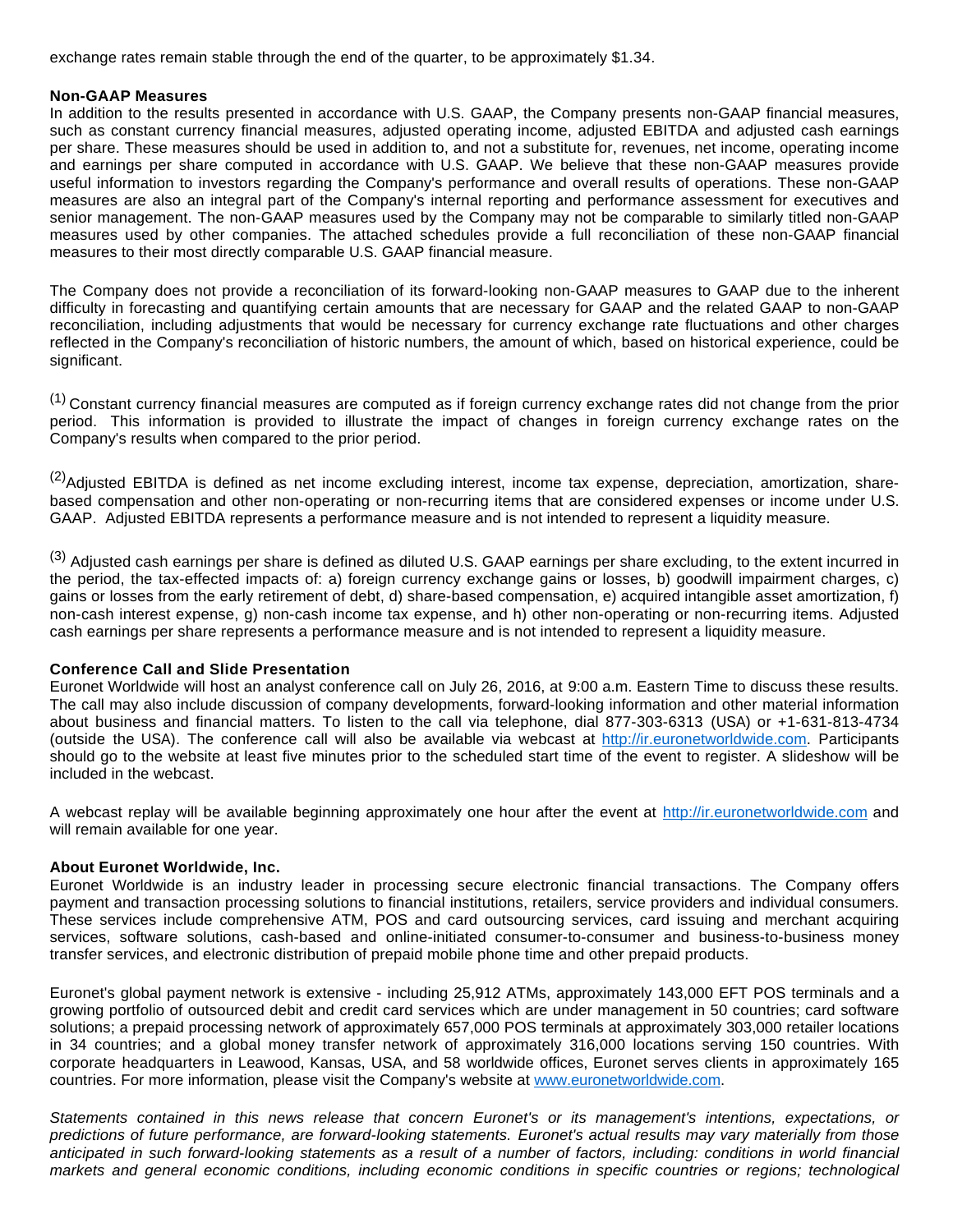developments affecting the market for the Company's products and services; foreign currency exchange rate fluctuations; the effects of any breaches in the security of our computer systems; the Company's ability to renew existing contracts at profitable rates; changes in fees payable for transactions performed for cards bearing international logos or over switching networks such as card transactions on ATMs; changes in the Company's relationship with, or in fees charged by, the Company's business partners; competition; the outcome of claims and other loss contingencies affecting the Company; and changes in laws and regulations affecting the Company's business, including immigration laws. These risks and other risks are described in the Company's filings with the Securities and Exchange Commission, including our Annual Report on Form 10-K, Quarterly Reports on Form 10-Q and Current Reports on Form 8-K. Copies of these filings may be obtained via the SEC's Edgar website or by contacting the Company or the SEC. Any forward-looking statements made in this release speak only as of the date of this release. Except as may be required by law, Euronet does not intend to update these forwardlooking statements and undertakes no duty to any person to provide any such update under any circumstances. The Company regularly posts important information to the investor relations section of its website.

#### **EURONET WORLDWIDE, INC. Condensed Consolidated Balance Sheets (in millions)**

|                                                   |    | As of<br><b>June 30.</b><br>2016<br>(unaudited) | As of<br>December 31,<br>2015 |         |  |  |
|---------------------------------------------------|----|-------------------------------------------------|-------------------------------|---------|--|--|
| <b>ASSETS</b>                                     |    |                                                 |                               |         |  |  |
| Current assets:                                   |    |                                                 |                               |         |  |  |
| Cash and cash equivalents                         | \$ | 680.1                                           | \$                            | 457.5   |  |  |
| Restricted cash                                   |    | 44.1                                            |                               | 45.3    |  |  |
| Inventory - PINs and other                        |    | 53.9                                            |                               | 72.1    |  |  |
| Trade accounts receivable, net                    |    | 371.3                                           |                               | 423.3   |  |  |
| Prepaid expenses and other current assets         |    | 184.4                                           |                               | 132.8   |  |  |
| Total current assets                              |    | 1,333.8                                         |                               | 1,131.0 |  |  |
| Property and equipment, net                       |    | 176.3                                           |                               | 157.4   |  |  |
| Goodwill and acquired intangible assets, net      |    | 848.5                                           |                               | 853.2   |  |  |
| Other assets, net                                 |    | 61.9                                            |                               | 51.1    |  |  |
| <b>Total assets</b>                               | S  | 2,420.5                                         | \$                            | 2,192.7 |  |  |
| <b>LIABILITIES AND EQUITY</b>                     |    |                                                 |                               |         |  |  |
| Current liabilities:                              |    |                                                 |                               |         |  |  |
| Accounts payable and other current liabilities \$ |    | 887.9                                           | \$                            | 889.8   |  |  |
| Short-term debt obligations                       |    | 20.2                                            |                               | 14.1    |  |  |
| <b>Total current liabilities</b>                  |    | 908.1                                           |                               | 903.9   |  |  |
| Debt obligations, net of current portion          |    | 598.9                                           |                               | 405.5   |  |  |
| Capital lease obligations, net of current portion |    | 4.8                                             |                               | 4.1     |  |  |
| Deferred income taxes                             |    | 34.5                                            |                               | 33.9    |  |  |
| Other long-term liabilities                       |    | 21.5                                            |                               | 19.3    |  |  |
| <b>Total liabilities</b>                          |    | 1,567.8                                         |                               | 1,366.7 |  |  |
| Equity                                            |    | 852.7                                           |                               | 826.0   |  |  |
| Total liabilities and equity                      | \$ | 2,420.5                                         | \$                            | 2,192.7 |  |  |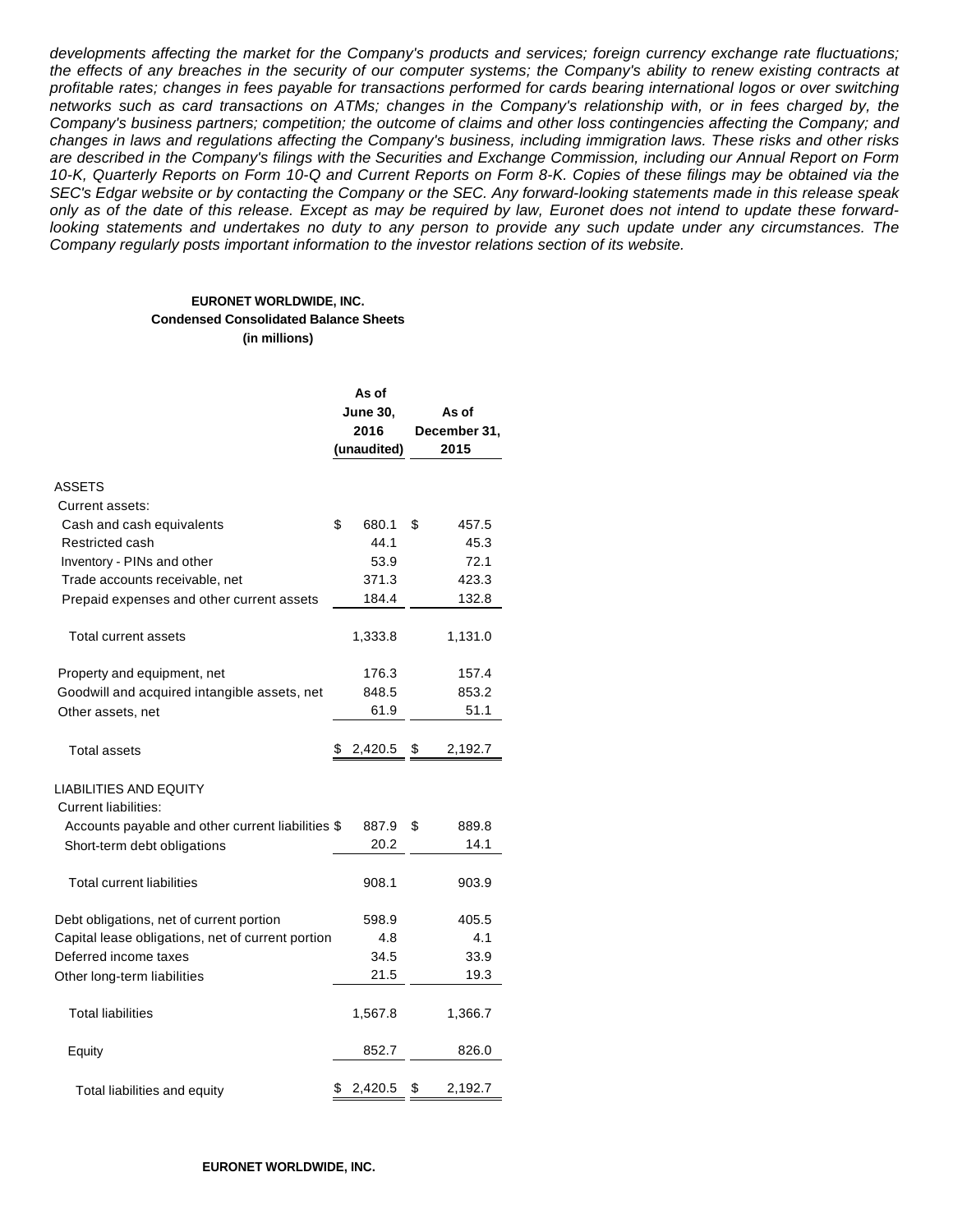# **Consolidated Statements of Income (unaudited - in millions, except share and per share data)**

|                                                       | <b>Three Months Ended</b><br><b>June 30,</b> |    |            |  |  |  |
|-------------------------------------------------------|----------------------------------------------|----|------------|--|--|--|
|                                                       | 2016                                         |    | 2015       |  |  |  |
| Revenues                                              | \$<br>476.9                                  | \$ | 425.1      |  |  |  |
| Operating expenses:                                   |                                              |    |            |  |  |  |
| Direct operating costs                                | 281.8                                        |    | 258.1      |  |  |  |
| Salaries and benefits                                 | 73.8                                         |    | 64.7       |  |  |  |
| Selling, general and administrative                   | 42.5                                         |    | 38.6       |  |  |  |
| Depreciation and amortization                         | 19.5                                         |    | 16.5       |  |  |  |
| Total operating expenses                              | 417.6                                        |    | 377.9      |  |  |  |
| Operating income                                      | 59.3                                         |    | 47.2       |  |  |  |
| Other income (expense):                               |                                              |    |            |  |  |  |
| Interest income                                       | 0.4                                          |    | 0.5        |  |  |  |
| Interest expense                                      | (6.9)                                        |    | (6.2)      |  |  |  |
| Other gains                                           | 19.9                                         |    | 0.4        |  |  |  |
| Foreign currency exchange loss                        | (1.9)                                        |    | (5.1)      |  |  |  |
| Total other income (expense), net                     | 11.5                                         |    | (10.4)     |  |  |  |
| Income before income taxes                            | 70.8                                         |    | 36.8       |  |  |  |
| Income tax expense                                    | (15.2)                                       |    | (10.3)     |  |  |  |
| Net income                                            | 55.6                                         |    | 26.5       |  |  |  |
| Net loss attributable to noncontrolling interests     | 0.1                                          |    | 0.3        |  |  |  |
| Net income attributable to Euronet Worldwide, Inc. \$ | 55.7                                         | \$ | 26.8       |  |  |  |
| Earnings per share attributable to Euronet            |                                              |    |            |  |  |  |
| Worldwide, Inc. stockholders - diluted                | \$<br>1.04                                   | \$ | 0.50       |  |  |  |
| Diluted weighted average shares outstanding           | 53,781,606                                   |    | 53,658,504 |  |  |  |

## **EURONET WORLDWIDE, INC. Reconciliation of Net Income to Operating Income (Expense) and Adjusted EBITDA (unaudited - in millions)**

|                                                                                                                             | Three months ended June 30, 2016 |                                 |            |                          |      |                              |             |                     |                |
|-----------------------------------------------------------------------------------------------------------------------------|----------------------------------|---------------------------------|------------|--------------------------|------|------------------------------|-------------|---------------------|----------------|
|                                                                                                                             |                                  | <b>EFT</b><br><b>Processing</b> |            | <b>Money</b><br>Transfer |      | Corporate<br><b>Services</b> |             | <b>Consolidated</b> |                |
| Net income                                                                                                                  |                                  |                                 |            |                          |      |                              |             | \$                  | 55.6           |
| Add: Income tax expense<br>Less: Total other income, net                                                                    |                                  |                                 |            |                          |      |                              |             |                     | 15.2<br>(11.5) |
| Operating income (expense)                                                                                                  | \$                               | 27.9                            | \$16.0     | - \$                     | 25.9 | \$                           | $(10.5)$ \$ |                     | 59.3           |
| Add: Depreciation and amortization<br>Add: Share-based compensation                                                         |                                  | 9.4                             | 2.6        |                          | 7.4  |                              | 0.1<br>4.1  |                     | 19.5<br>4.1    |
| Earnings (expense) before interest, taxes, depreciation, amortization and<br>share-based compensation (Adjusted EBITDA) (1) | \$                               | 37.3                            | $$18.6$ \$ |                          | 33.3 | - \$                         | (6.3)       | - \$                | 82.9           |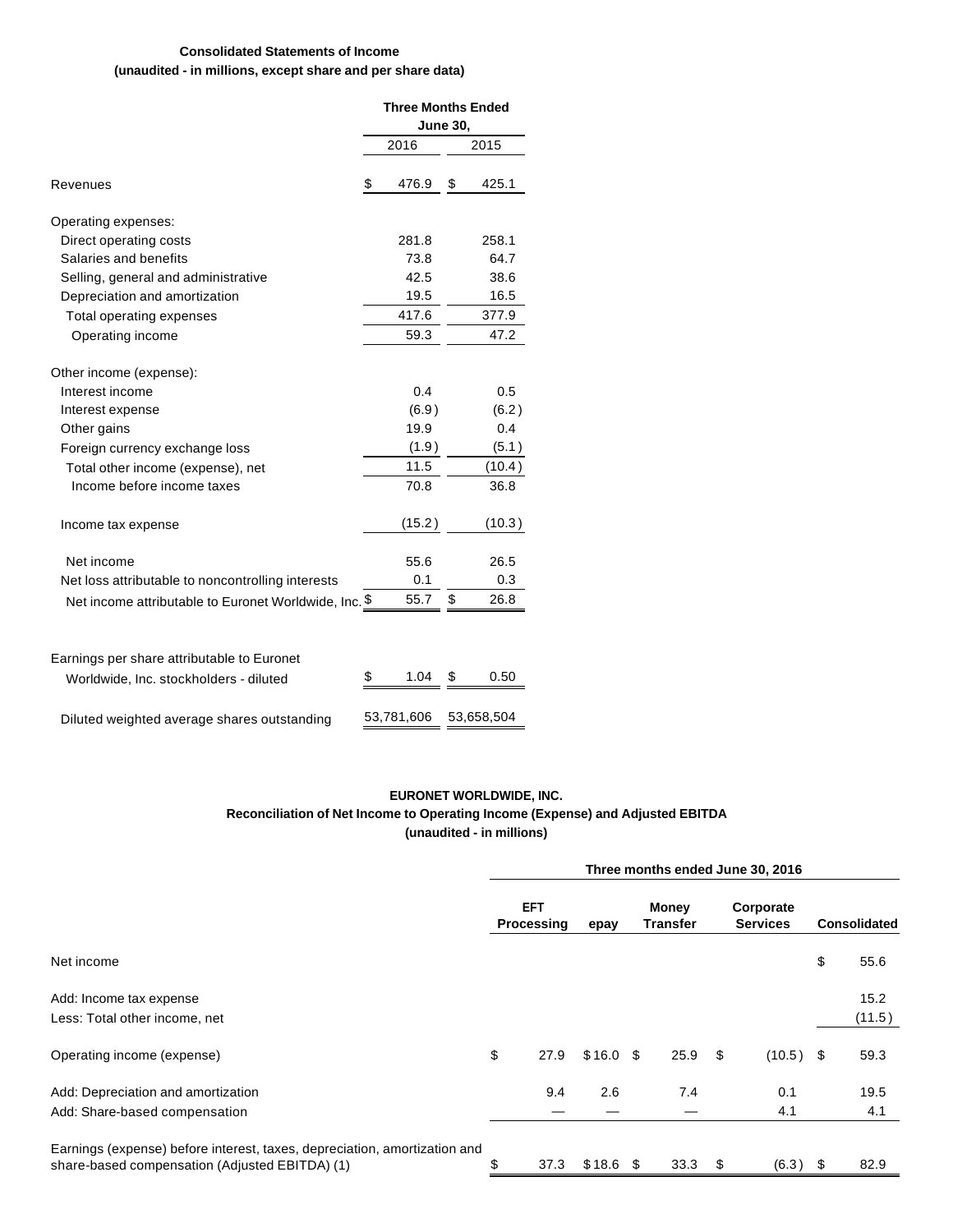|                                                                           | Three months ended June 30, 2015 |                                 |            |                          |      |                              |            |                     |      |
|---------------------------------------------------------------------------|----------------------------------|---------------------------------|------------|--------------------------|------|------------------------------|------------|---------------------|------|
|                                                                           |                                  | <b>EFT</b><br><b>Processing</b> |            | <b>Money</b><br>Transfer |      | Corporate<br><b>Services</b> |            | <b>Consolidated</b> |      |
| Net income                                                                |                                  |                                 |            |                          |      |                              |            | \$                  | 26.5 |
| Add: Income tax expense                                                   |                                  |                                 |            |                          |      |                              |            |                     | 10.3 |
| Add: Total other expense, net                                             |                                  |                                 |            |                          |      |                              |            |                     | 10.4 |
| Operating income (expense)                                                | \$                               | 22.0                            | $$16.2$ \$ |                          | 17.8 | - \$                         | $(8.8)$ \$ |                     | 47.2 |
| Add: Depreciation and amortization                                        |                                  | 7.8                             | 2.6        |                          | 6.0  |                              | 0.1        |                     | 16.5 |
| Add: Share-based compensation                                             |                                  |                                 |            |                          |      |                              | 3.5        |                     | 3.5  |
| Earnings (expense) before interest, taxes, depreciation, amortization and | \$                               | 29.8                            | $$18.8$ \$ |                          | 23.8 | S                            | (5.2)      | -S                  | 67.2 |
| share-based compensation (Adjusted EBITDA) (1)                            |                                  |                                 |            |                          |      |                              |            |                     |      |

(1) Adjusted EBITDA is a non-GAAP measure that should be considered in addition to, and not a substitute for, net income computed in accordance with U.S. GAAP.

## **EURONET WORLDWIDE, INC. Reconciliation of Adjusted Cash Earnings per Share (unaudited - in millions, except share and per share data)**

|                                                                               | <b>Three Months Ended</b><br><b>June 30,</b> |            |    |            |  |
|-------------------------------------------------------------------------------|----------------------------------------------|------------|----|------------|--|
|                                                                               |                                              | 2016       |    | 2015       |  |
| Net income attributable to Euronet Worldwide, Inc.                            | \$                                           | 55.7       | \$ | 26.8       |  |
| Foreign currency exchange loss                                                |                                              | 1.9        |    | 5.1        |  |
| Intangible asset amortization                                                 |                                              | 6.3        |    | 5.3        |  |
| Share-based compensation                                                      |                                              | 4.1        |    | 3.5        |  |
| Other non-operating gains                                                     |                                              | (19.9)     |    |            |  |
| Income tax effect of above adjustments                                        |                                              | 2.0        |    | (1.2)      |  |
| Non-cash interest accretion                                                   |                                              | 2.6        |    | 2.5        |  |
| Adjusted cash earnings <sup>(1)</sup>                                         |                                              | 52.7       |    | 42.0       |  |
| Adjusted cash earnings per share - diluted <sup>(1)</sup>                     |                                              | 0.97       | \$ | 0.78       |  |
| Diluted weighted average shares outstanding (GAAP)                            |                                              | 53,781,606 |    | 53,658,504 |  |
| Effect of unrecognized share-based compensation on diluted shares outstanding |                                              | 309,845    |    | 315,537    |  |
| Adjusted diluted weighted average shares outstanding                          |                                              | 54,091,451 |    | 53,974,041 |  |

(1) Adjusted cash earnings and adjusted cash earnings per share are non-GAAP measures that should be considered in addition to, and not as a substitute for, net income and earnings per share computed in accordance with U.S. GAAP.

Euronet Worldwide, Inc.

Stephanie Taylor

+1-913-327-4200